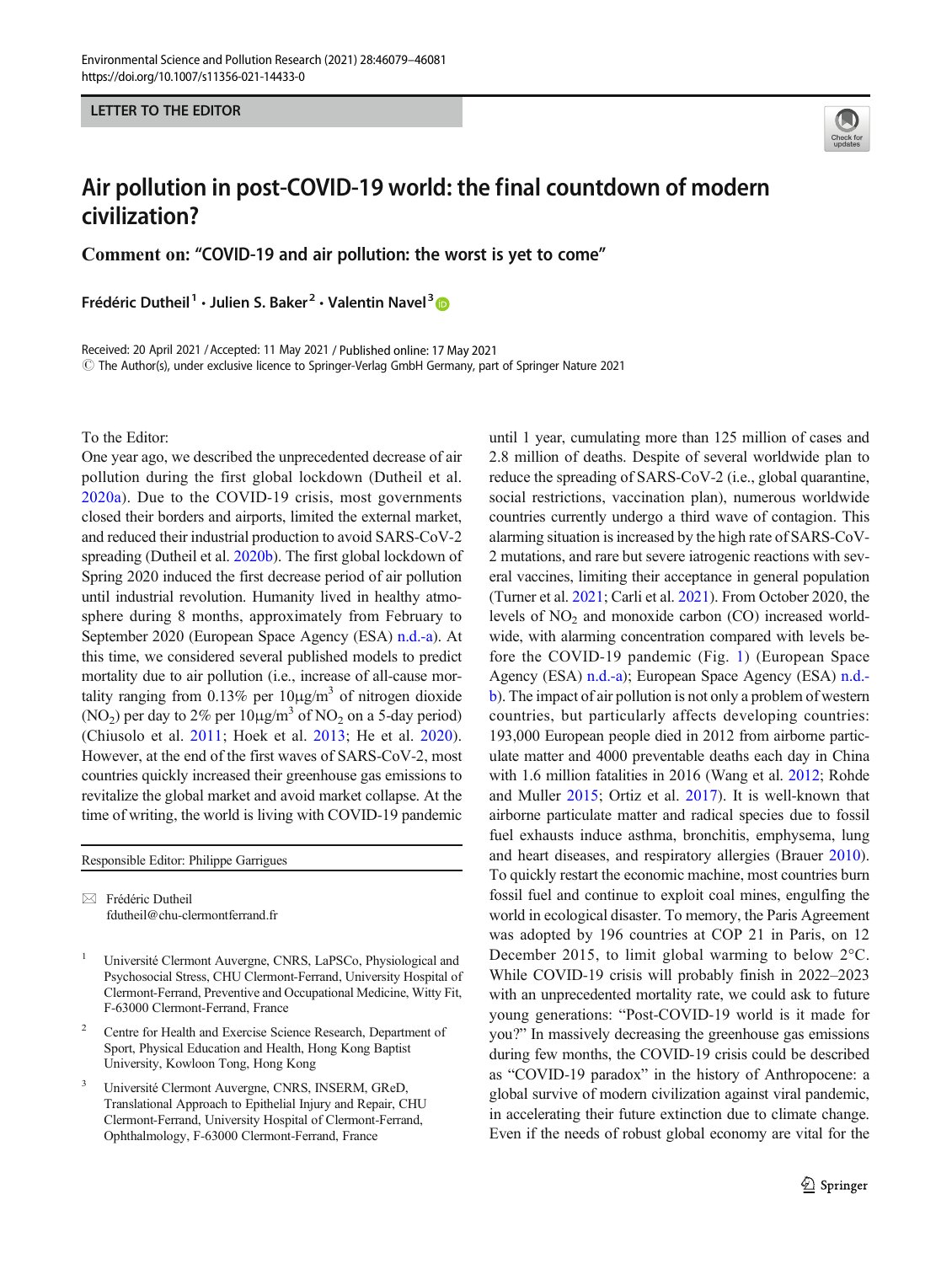<span id="page-1-0"></span>

Sentinel-5P Tropospheric CO: June 2019



Sentinel-5P Tropospheric CO: June 2020